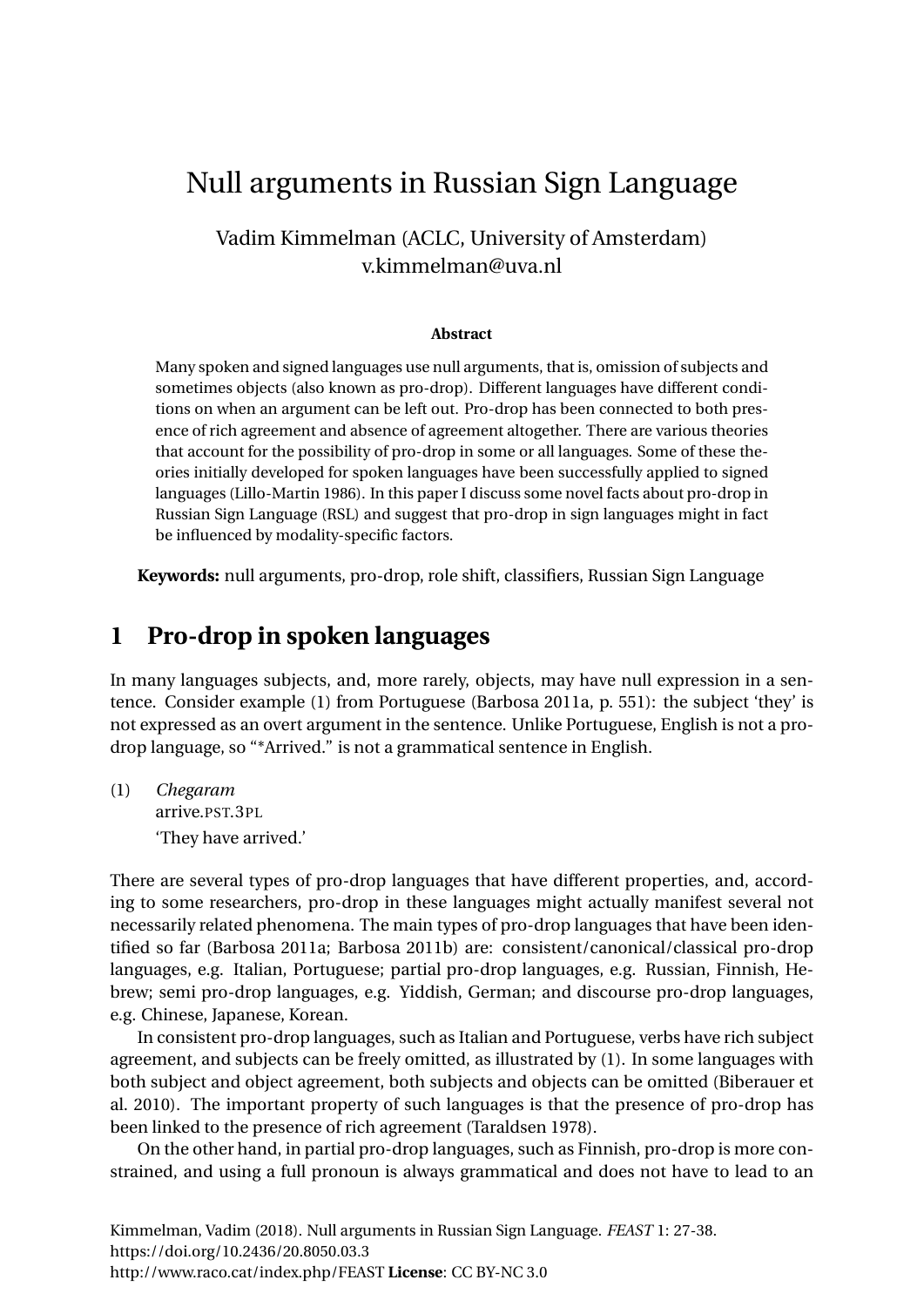emphatic interpretation. In semi pro-drop languages, such as German or Yiddish, only nonreferential (typically, expletive) subjects can be omitted. Since sign languages completely lack expletives, I will not discuss this phenomenon further.

Finally, some languages, such as Chinese, Japanese, and Korean, are characterized as discourse or radical pro-drop languages. These languages lack subject or object agreement altogether, but they nevertheless allow pro-drop of both subjects and objects as long as the reference of the omitted argument can be identified (see further discussion below). For instance, in example [\(2\)](#page-1-0) (Huang [1984,](#page-10-4) p. 533), both the subject and the object can be freely omitted.

<span id="page-1-0"></span>(2) *(ta) kanjian (ta) le.* he see he ASP [Question: Did Zhangsan see Lisi?] 'He saw him.'

As mentioned above, there are various explanations of pro-drop which also vary for different types of pro-drop. One class of explanations developed specifically to account for consistent pro-drop connects it to agreement (Taraldsen [1978;](#page-11-0) Biberauer et al. [2010;](#page-10-3) Barbosa [2011a\)](#page-10-1). It is quite clear that (rich) agreement is connected to pro-drop. This is confirmed not only by the observation that consistent pro-drop languages (Italian, Portuguese, etc.) have pro-drop, but also by some languages which have agreement in some contexts, and only those contexts license pro-drop. For instance, in Pashto, verbs agree with subjects in the present tense, and with direct objects in the past tense; subject pro-drop is only possible in the present tense and object pro-drop only in the past tense (Huang [1984,](#page-10-4) p. 536).

In general, the connection between rich agreement and pro-drop can be explained in two ways. On the one hand, one might argue that rich agreement licenses a null subject, for instance by valuing the  $\phi$ -features of the deficient null pronoun,<sup>[1](#page-1-1)</sup> or by allowing for a PF-deletion of a regular pronoun (Rizzi [1982;](#page-11-1) Holmberg [2005;](#page-10-5) Biberauer et al. [2010\)](#page-10-3). On the other hand, one might argue that the rich agreement itself is a pronoun (Borer [1986\)](#page-10-6), which is why no additional pronoun is needed; when a full noun phrase is used in a sentence instead of a null pronoun, this noun phrase is not the subject but a Clitic Left Dislocated constituent. The proponents of both analyses make good points, and the issue is far from being resolved.

If pro-drop is licensed by rich agreement, it is of course necessary to define what type of agreement counts as rich. Several approaches have been proposed. For instance, Speas [\(1995\)](#page-11-2) argued that a language allows pro-drop if Agr is generated as a morpheme (and not when it is base-generated on the verb), and Agr is generated as a morpheme if in at least one number and one tense the person features for the first and second person are distinctively marked, and in at least one person and one tense the number feature [singular] is distinctively marked. Müller [\(2014\)](#page-11-3) suggested that rich agreement is present when the agreement morphology has not undergone the operation of Impoverishment (in the Distributed Morphology sense). All these proposals thus try to formulate precise conditions on what type of agreement morphology is rich enough to allow pro-drop, but all have some empirical prob-lems (see for instance Neeleman and Szendrői [\(2007\)](#page-11-4)).

As for languages without agreement, Huang [\(1984\)](#page-10-4) developed an analysis of pro-drop in Chinese and argued that the possibility of pro-drop was connected to the fact that this languages is discourse-prominent and allows zero topics. According to his analysis, null elements come in two different types: real pronouns (pronominals) and variables. All null elements have to be identified, but pronouns are identified by antecedents, while variables can

<span id="page-1-1"></span><sup>&</sup>lt;sup>1</sup>Within this approach, there is a discussion of whether the deficient null pronoun can get its  $\phi$ -features valued by the T, because these features on T should be uninterpretable (Holmberg [2005\)](#page-10-5).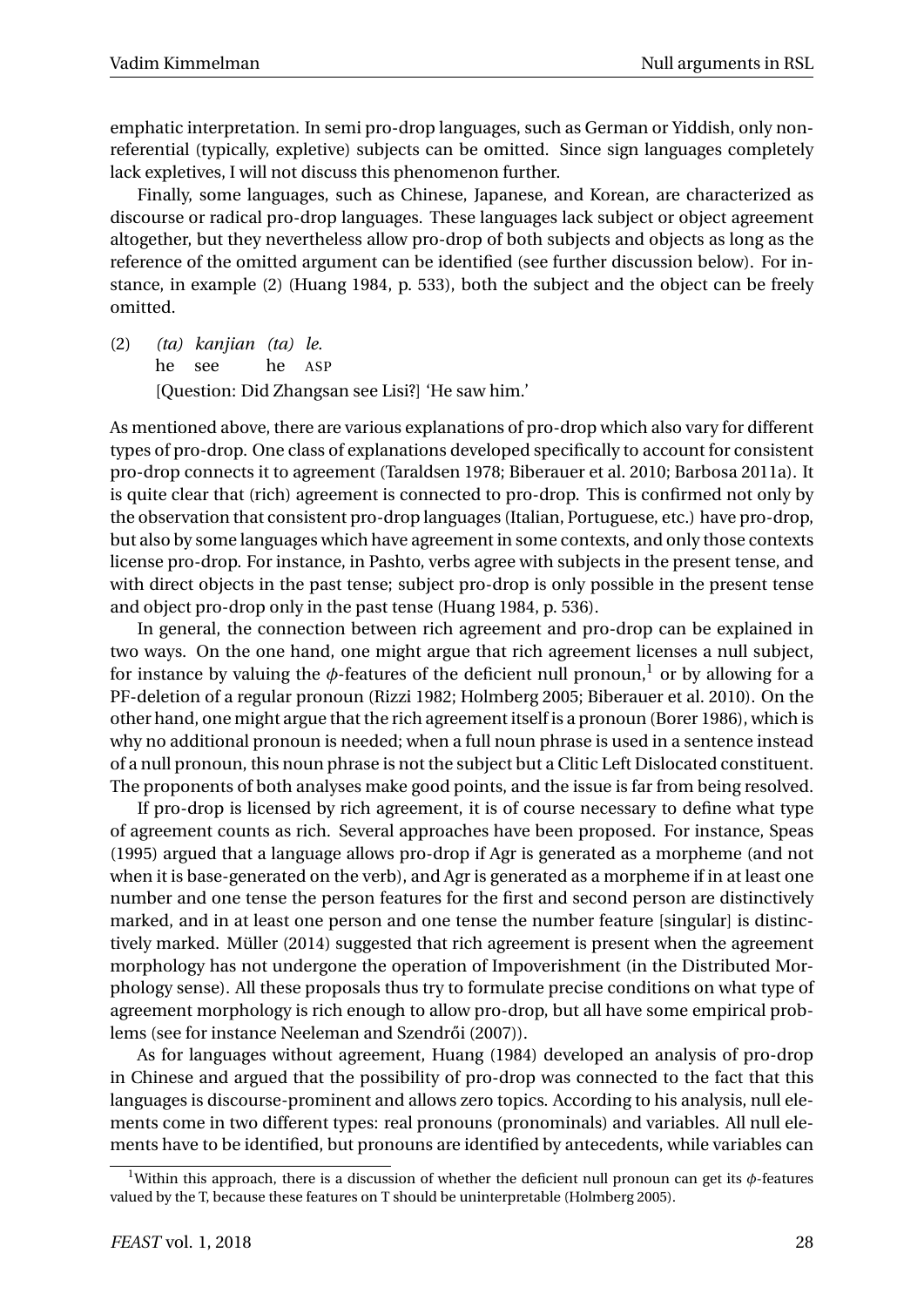be bound by (zero) topics, but only in discourse-oriented languages. Zero topics, in turn, are licensed by the discourse topics: in part of discourse with the same discourse topics, sentence topics referring back to the discourse topics can be freely omitted in discourseoriented languages.

In Huang's account discourse pro-drop is connected to the discourse-oriented nature of such languages. An alternative direction of research tries to connect discourse pro-drop to the nature of arguments in such languages. Specifically, Tomioka [\(2003\)](#page-11-5) argued that only languages which have robust bare NP arguments (e.g. Chinese, Japanese, Korean) have discourse pro-drop. In his analysis, discourse pro-drop is just an instance of NP-ellipsis. In languages that lack the DP layer, NP-ellipsis leads to null arguments (see also Saito [\(2007\)](#page-11-6) for a related account).

Another analysis for discourse pro-drop languages has been proposed by Neeleman and Szendrői [\(2007\)](#page-11-4). They formulate the following generalization: discourse pro-drop is only possible in languages with agglutinative nominal morphology. They argue that, in such languages, there is a competition between spelling out the inflected pronoun or the null pronoun, and neither option inherently wins, because the inflected pronoun is more specific, but the null spell-out rule targets a higher node. In languages without agglutinative morphology, both the null spell-out rule and the rule spelling out the pronoun target the same node, but the latter rule is more specific and thus should win the competition.

To sum up, the pro-drop phenomenon appears not to be homogeneous, and often different analyses are suggested for languages with consistent pro-drop and for languages with discourse pro-drop, although some attempts at a general theory are made as well. In general, there are three major classes of ideas about what can license pro-drop: (1) verbal agreement (in consistent pro-drop languages); (2) discourse topics (in discourse pro-drop languages); (3) some properties of arguments (e.g. bare NP arguments or agglutinative morphology). Some theories also combine some of these factors to account for pro-drop of different types. I now turn to the discussion of pro-drop in signed languages.

### **2 Pro-drop in signed languages**

In an influential paper, Lillo-Martin [\(1986\)](#page-10-0) claimed that American Sign Language (ASL) combines two types of null arguments: Italian-style pro-drop licensed by verbal agreement, and Chinese-style pro-drop licensed by discourse topics. Specifically, she observed the following facts: 1) arguments can be dropped with both agreeing and non-agreeing verbs; and 2) verbal agreement allows pro-drop to occur in contexts in which plain verbs do not allow it.

In the simplest case, both subject and object can be dropped with both plain and agreeing verbs (Lillo-Martin [1986,](#page-10-0) p. 421). This means that ASL indeed has Chinese-style pro-drop (Huang [1984\)](#page-10-4) licensed by discourse topics. However, in some contexts, null arguments of plain verbs are not allowed, while null arguments of agreeing verbs are grammatical. For instance, in [\(3\)](#page-2-0), the plain verb does not allow a null element in the original object position connected to the topic 'that cookie', while in [\(4\)](#page-2-1), the agreeing verb licenses the null object (Lillo-Martin [1986,](#page-10-0) pp. 423-424).

<span id="page-2-0"></span>(3) top THAT *<sup>a</sup>*COOKIE, <sup>1</sup>INDEX HOPE *<sup>b</sup>* SISTER SUCCEED *<sup>b</sup>*PERSUADE*c c* MOTHER EAT \*(*<sup>a</sup>* INDEX) 'That cookie, I hope my sister manages to persuade my mother to eat it.'

<span id="page-2-1"></span>(4) top *<sup>a</sup>*THAT *<sup>a</sup>*MAN, *b* JOHN SAY *c* MARY FINISH *c* GIVE*a* BOOK br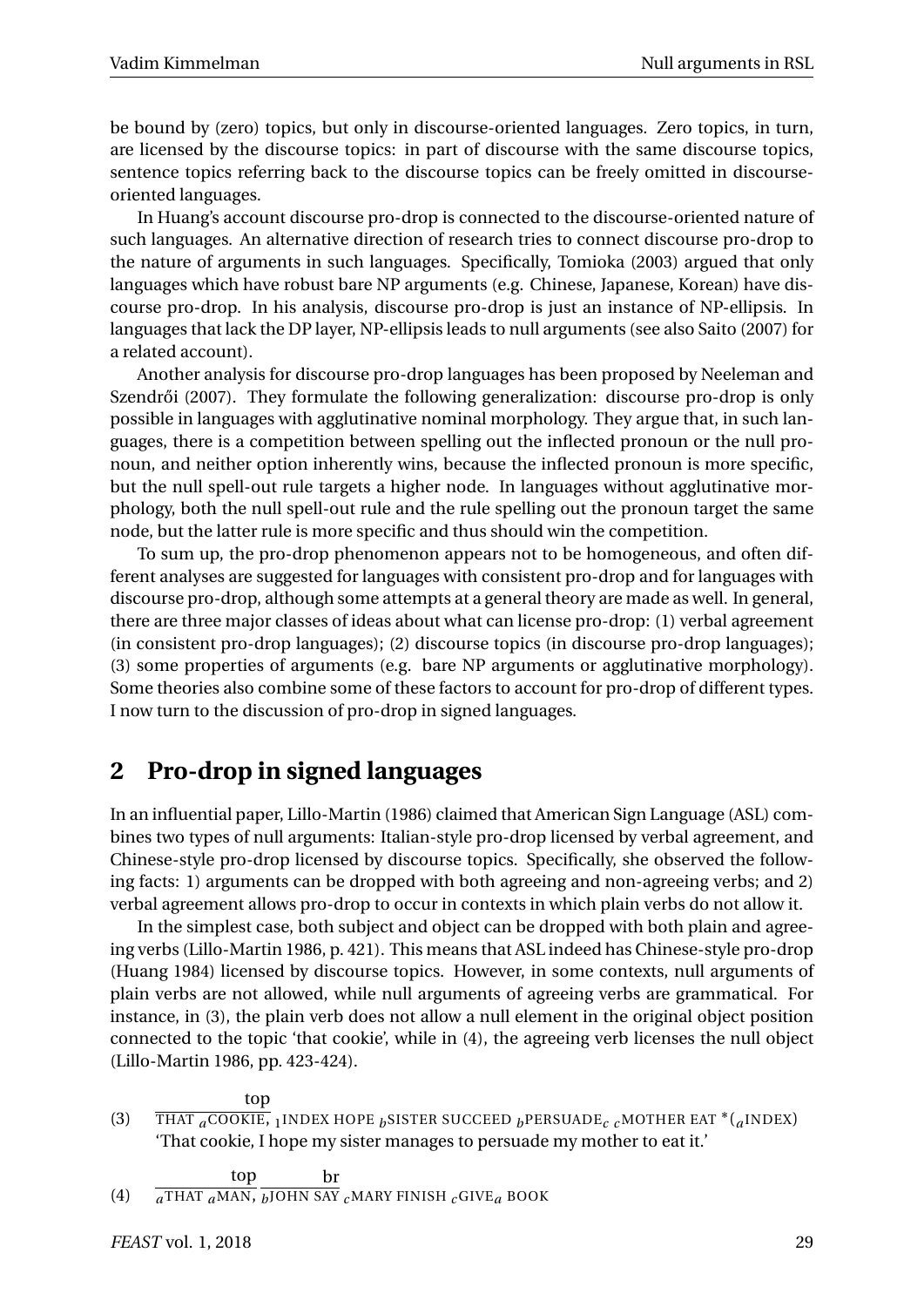'That man, John said Mary already gave a book to him.'

This means that verbal agreement in ASL, similarly to verbal agreement in consistent prodrop languages (Barbosa [2011a\)](#page-10-1), can license pro-drop. ASL is different from, for instance, Italian, in the fact that it has both subject and object agreement, so both subject and object pro-drop can be licensed by agreement.

Glück and Pfau [\(1998\)](#page-10-7) replicated Lillo-Martin's finding for German Sign Language (DGS), where, they argued, agreeing but not plain verbs license pro-drop in certain contexts. Importantly, they also showed that classifier predicates license pro-drop as well. Specifically, whole-entity classifiers license subject pro-drop [\(5\)](#page-3-0), while handling classifiers license object pro-drop [\(6\)](#page-3-1), because the handshape refers to the object. They used this to argue that classifier morphemes are in fact agreement morphemes.

```
top
```
<span id="page-3-0"></span>(5)  $\overline{\text{PENCIL}_a}$ , CHILD THINK,  $(\text{IT}_a)$  HILL<sub>b</sub> CL<sub>we</sub> (PENCIL) - <sub>b</sub>ROLL 'This pencil, the child thinks, is rolling down the hill.'

top

<span id="page-3-1"></span>(6)  $\overline{GLASS_a}$ , CHILD THINK, MAN (IT<sub>a</sub>) TABLE<sub>*b*</sub> CL<sub>hl</sub> (GLASS) - <sub>b</sub>TAKE 'This glass, the child thinks the man takes it off the table.'

van Gijn and Zwitserlood [\(2006\)](#page-11-7) replicated Lillo-Martin's and Glück and Pfau's findings for Sign Language of the Netherlands (NGT). They analyze both location verbal agreement and classifier morphemes as instances of agreement, and demonstrate that both types of agreement can license pro-drop.

So far, the picture that emerged from ASL, DGS, and NGT, is as follows: sign languages allow discourse pro-drop; it can be licensed by agreement (both location-based and classifierbased), and pro-drop licensed by agreement can "save" otherwise ungrammatical structures where discourse pro-drop is prohibited.

Therefore, a combination of analyses for consistent pro-drop languages (in the style of Rizzi [\(1982\)](#page-11-1)) and for discourse pro-drop languages (in the style of Huang [\(1984\)](#page-10-4)) is able to handle pro-drop in signed languages as well. However, in a series of recent works, Koulidobrova (2010; 2012; 2017) argued that, in ASL, null arguments behave in a way not exactly in agreement with previous research. Specifically, in her 2017 paper, Koulidobrova demonstrates that null arguments in the context of topicalization (as in [\(3\)](#page-2-0) and [\(4\)](#page-2-1)), are actually grammatical in ASL, if the topicalized argument has not been assigned a location  $(7).^2$  $(7).^2$  $(7).^2$ 

#### top

<span id="page-3-2"></span>(7) THAT COOKIE, <sup>1</sup>INDEX HOPE *<sup>b</sup>* SISTER SUCCEED *<sup>b</sup>*PERSUADE*c c* MOTHER EAT 'That cookie, I hope my sister manages to persuade my mother to eat it.'

Koulidobrova [\(2017\)](#page-10-8) proceeds to discuss what type of null element such null objects in ASL in fact manifest. She argues that they cannot be instances of transitivity alternations, Deep Anaphora, VP-ellipsis, or an indefinite *pro*. She concludes that they are in fact produced by NP-ellipsis, partially based on proposals for Japanese by Tomioka [\(2003\)](#page-11-5) and Saito [\(2007\)](#page-11-6). This is further confirmed by the fact that ASL allows bare NP-arguments, and null arguments can have any of the interpretations that bare NP-arguments have.

To sum up, for signed languages, the most common approach was to connect some instances of pro-drop to verbal agreement, and some instances to discourse topics. However, recently pro-drop has been connected to some properties of the arguments, namely the availability of bare NP-arguments and NP-ellipsis in ASL.

<span id="page-3-3"></span><sup>&</sup>lt;sup>2</sup>There are other criticisms of Lillo-Martin analyses discussed in Koulidobrova's papers and elsewhere.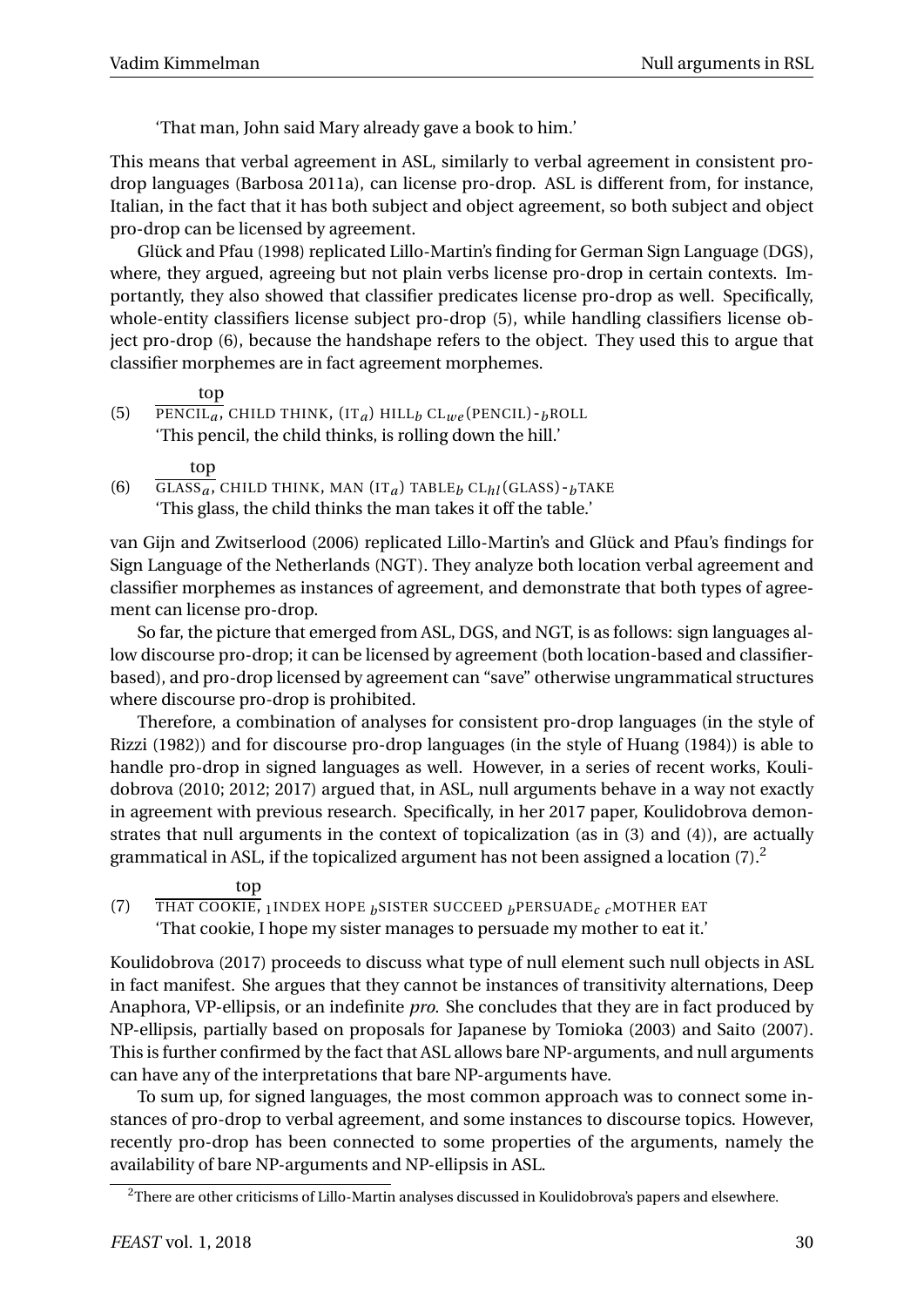### **3 RSL data**

I tested the relation between null arguments and verbal agreement (for agreeing verbs and classifier predicates) in Russian Sign Language (RSL). Based on the previous research, my expectation was that discourse pro-drop should be available with any verbs in RSL, but that agreeing verbs and classifier predicates should be able to license pro-drop in the cases where binding of the null element by a topic is not available. I was also especially interested in the possibilities of pro-drop with different types of classifier predicates, including handling classifier predicates describing a touching action. I will return to the issue why this context is especially important later.

### **3.1 Data collection**

Looking at corpus data (Burkova [2015\)](#page-10-9), it is clear that both subjects and objects in RSL can be null with plain and agreeing verbs, and with classifier predicates. However, it is necessary to test whether this would also hold in embedded contexts where identification of the referent by the discourse topic might be problematic.

In order to investigate this further, I created a questionnaire in Russian, with the following sentence types: plain verb + subject pro-drop; plain verb + object pro-drop; agreeing verb + subject pro-drop; agreeing verb + object pro-drop; whole-entity classifier predicate + subject pro-drop; handling classifier predicate (holding) + object pro-drop; handling classifier predicate (touching) + object pro-drop.

For all contexts, I created sentences with topicalization where the potentially zero element would be in an embedded sentence. For instance, the following sentence was used to test object pro-drop with plain verbs, as BUY is a plain verb in RSL:

(8) This book, the boy thinks that the man bought (it).

For each context, I created five items, which resulted in 35 test items. I then asked a native signer to translate these sentences into RSL (which I recorded) and also to provide grammaticality judgments for these sentences replayed as video recordings on a separate day. In addition, I asked two more native signers to provide grammaticality judgments for these recorded sentences. Their judgments were highly consistent and strongly indicate the (un)grammaticality as discussed below.

### **3.2 Results**

In the context of topicalization from an embedded sentence, plain verbs do not allow prodrop of either the subject or the object, as examples [\(9\)](#page-4-0) and [\(10\)](#page-4-1) show. Both examples are grammatical if an overt pronoun is used instead.

<span id="page-4-0"></span> $(9)$ top MAN IX*a*, BOY THINK BUY BOOK 'This man, the boy thinks he bought a book.'

top

<span id="page-4-1"></span> $(10)$  \*  $\overline{{\rm{Boost~IX}}_{a}},$  BOY THINK GIRL $_{b}$  BUY DONE 'This book, the boy thinks that the girl bought it.'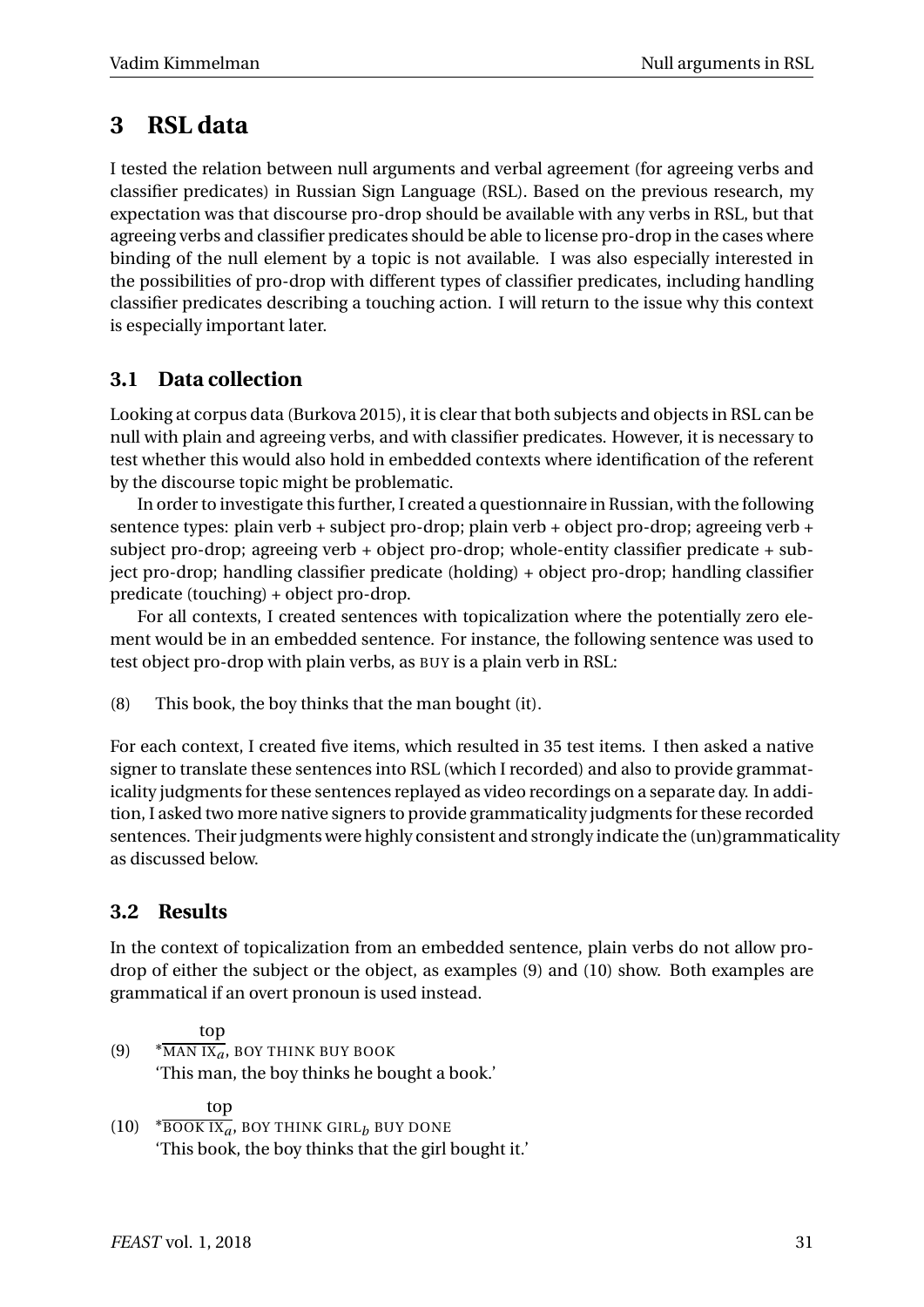It is not exactly clear what grammatical principle prevents the null subject in [\(9\)](#page-4-0) to be linked to the over topic of the sentences. The generalization seems to be that the null pronoun cannot be bound by a topic, if there is another intervening potential antecedent available (even though this intervening antecedent is not topical). So in [\(9\)](#page-4-0) the null pronoun cannot refer to the topic (the man) because of the intervening potential antecedent (the boy).<sup>[3](#page-5-0)</sup> In [\(10\)](#page-4-1) there are two intervening NPs between the null pronoun and the topic. It is crucial that these sentences are perceived as ungrammatical in contrast to parallel structures with classifier predicates, discussed below.

Surprisingly, agreeing verbs reveal the same pattern: neither subjects [\(11\)](#page-5-1) nor objects [\(12\)](#page-5-2) can be dropped, despite the presence of agreement.

- <span id="page-5-1"></span> $(11)$  \* GIRL IX<sub>a</sub>, FATHER THINK  $_{a}$ LIE<sub>b</sub> BOY<sub>b</sub> top 'This girl, the father thinks she lies to the boy.'
- <span id="page-5-2"></span>(12) \* GIRL IX*a*, FATHER THINK BOY*b b*LIE*<sup>a</sup>* top 'This girl, the father thinks that the boy lies to her.'

However, classifier predicates do allow pro-drop in the same contexts. Whole-entity classifier predicates allow subject pro-drop [\(13\)](#page-5-3), and handling classifier predicates allow object pro-drop, for both holding [\(14\)](#page-5-4) and touching [\(15\)](#page-5-5) scenarios.

- <span id="page-5-3"></span>(13) GIRL IX*a*, FATHER THINK FUTURE CL*we* (PERSON)-MOVE<sup>1</sup> top 'This girl, the father thinks she will come towards us.'
- <span id="page-5-4"></span>(14) CAR SMALL IX<sub>a</sub>, GIRL THINK  $\overline{IX_b}$  BOY IX<sub>b</sub> TABLE CL<sub>hl</sub> (CAR) - MOVE+CL<sub>we</sub> (TABLE) - BE top top 'This toy car, the girl thinks that the boy moved it to the table.'
- <span id="page-5-5"></span>(15) top CAR SMALL IX*a*, GIRL THINK top IX*<sup>b</sup>* BOY TABLE CL*hl*(HAND)-MOVE+CL*we* (TABLE)-BE 'This toy car, the girl thinks that the boy pushed it from the table with the back of his hand.'

That pro-drop is grammatical even in the touching scenario in [\(15\)](#page-5-5) is important because, in such cases, the handshape does not unambiguously identify the shape of the object that is being dropped.

## **4 Problems for previous analyses**

It appears that RSL data is different from the signed languages described before (namely ASL, DGS, and NGT) cannot be accounted by any theory of pro-drop proposed for signed languages previously (Lillo-Martin [1986;](#page-10-0) Glück and Pfau [1998;](#page-10-7) van Gijn and Zwitserlood [2006;](#page-11-7) Koulidobrova [2017\)](#page-10-8). In all other sign languages verbal agreement licenses pro-drop where plain verbs do not allow it. However, in RSL, agreeing verbs do not license pro-drop in the contexts with topicalization, while classifier predicates do. Since in ASL, DGS, and NGT

<span id="page-5-0"></span><sup>&</sup>lt;sup>3</sup>The interpretation where the null subject refers to the boy is possible, but then the topic is not connected to the sentence in any meaningful way, so the whole structure is still ungrammatical.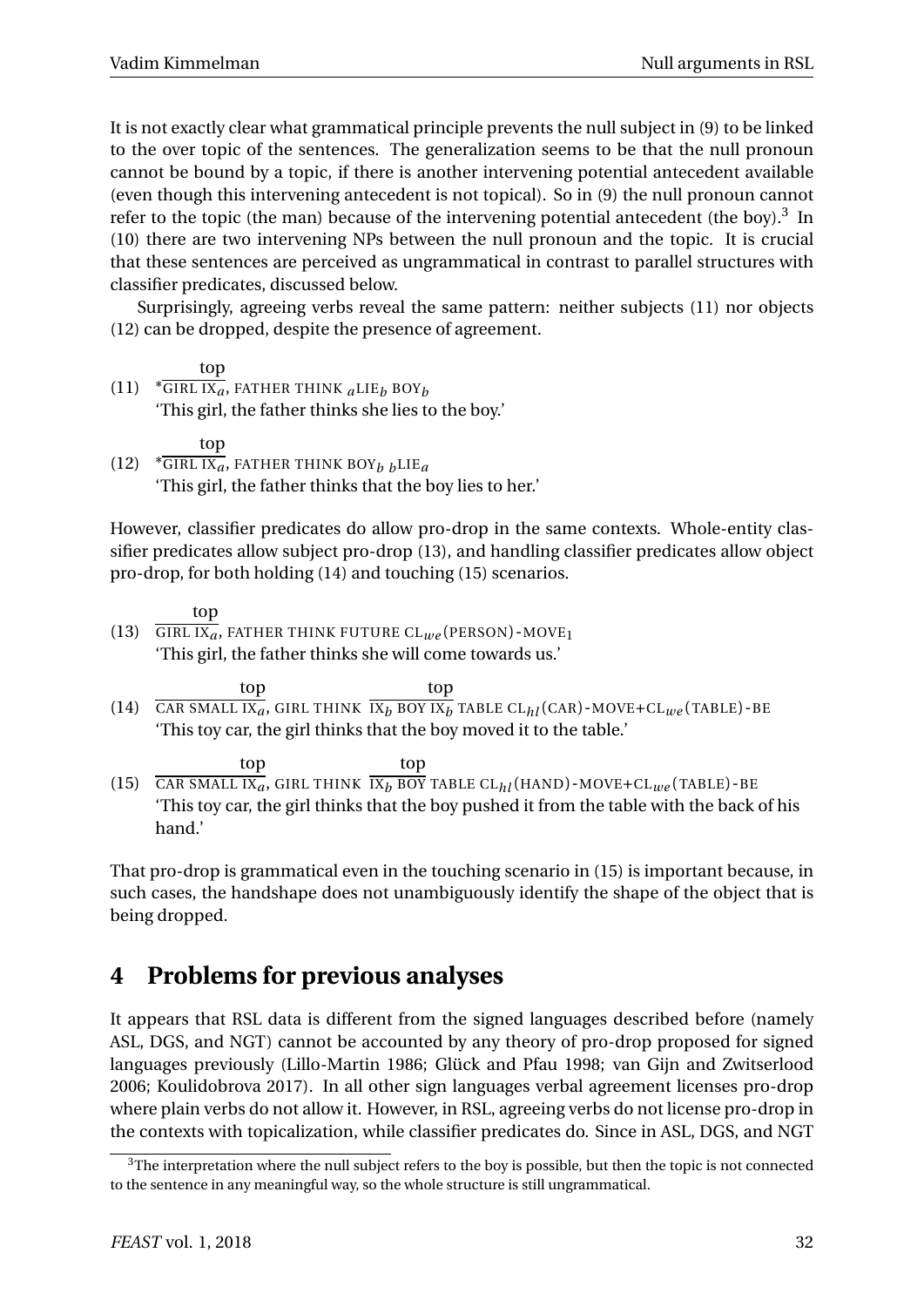agreeing verbs do allow pro-drop, any account developed for them that connects pro-drop to agreement (Lillo-Martin [1986;](#page-10-0) Glück and Pfau [1998;](#page-10-7) van Gijn and Zwitserlood [2006\)](#page-11-7) does not apply to RSL. Even more problematically, classifier predicates in RSL license pro-drop, which means that it is not feasible to analyze classifiers as agreement markers in RSL, contrary to the common position in the literature (Glück and Pfau [1998;](#page-10-7) van Gijn and Zwitserlood [2006\)](#page-11-7).

Koulidobrova [\(2017\)](#page-10-8) developed an account of ASL where agreement does not play a role. In her approach, pro-drop is available because bare NP-arguments and NP-ellipsis is available. Although this is more compatible with the RSL data, where verbal agreement does not license pro-drop, it does not explain the behavior of classifier predicates.

If we turn to analyses developed for spoken languages, it might be possible to apply the idea of meager agreement (Speas [1995;](#page-11-2) Müller [2014\)](#page-11-3) to the RSL data. One might suppose that agreement in RSL is somehow deficient, while agreement in ASL, DGS, and NGT is not. Furthermore, classifier agreement in RSL is rich, while agreement in agreeing verbs is meager. However, several problems arise.

Firstly, although I have not investigated this issue in detail, agreement in RSL seems to have the same general properties as in other signed languages described so far: verbs in RSL can be inflected for both subject and object agreement.

Secondly, it is not exactly clear what meager or impoverished agreement would look like in a signed language. Specifically, Speas [\(1995\)](#page-11-2) defines meager agreement as agreement which is stored together with the verb in the lexicon, while rich agreement constitutes a separate morpheme. However, it is clear that inflected verbal forms are not stored in the lexicon, because there are potentially infinitely many such forms. For Müller [\(2014\)](#page-11-3), meager agreement emerges when some person or number features are systematically neutralized in agreement morphemes. However, it is questionable that person or number features are expressed in verbal agreement in sign languages at all. Nevertheless, it might be interesting to study the agreement "paradigms" in various sign languages in order to check whether some variation in agreement correlates with variation in pro-drop licensing.[4](#page-6-0)

It is also clear that an approach in terms of discourse prominence (Huang [1984\)](#page-10-4) could not account for all the data. Examples discussed in the previous section have identical structures, and all of them involve an overt clearly marked topic which in principle should be able to license pro-drop, but pro-drop is only licensed for classifier predicates.

A different set of approaches (Tomioka [2003;](#page-11-5) Saito [2007;](#page-11-6) Neeleman and Szendrői [2007\)](#page-11-4) involves looking for the explanation in the properties of arguments: whether NP-ellipsis is available, or whether pronouns have agglutinative morphology. Again, these accounts are problematic for the simple reason that they do not predict a difference in pro-drop possibilities for different types of predicates. An additional complication for an account like Neeleman and Szendrői [\(2007\)](#page-11-4) would be to determine whether pronouns in sign languages have agglutinative morphology, given the fact that it is also questionable whether pronouns express such features as person or number (van Gijn and Zwitserlood [2006\)](#page-11-7).

### **5 Another datum: role shift**

A fact that might be revealing of the nature of the relation between pro-drop and classifier predicates is that role shift licenses pro-drop as well, and in contexts where topic licensing

<span id="page-6-0"></span><sup>4</sup>Studying agreement restrictions has been done for ASL, DGS, British SL, Australian SL, and Spanish SL (Mathur and Rathmann [2001;](#page-11-8) Mathur and Rathmann [2006;](#page-11-9) Costello [2015\)](#page-10-10), and in all of those language phonological restrictions on realizations of some agreement forms have been found. It is, however, questionable, whether such phonological restrictions would qualify as morphological impoverishment.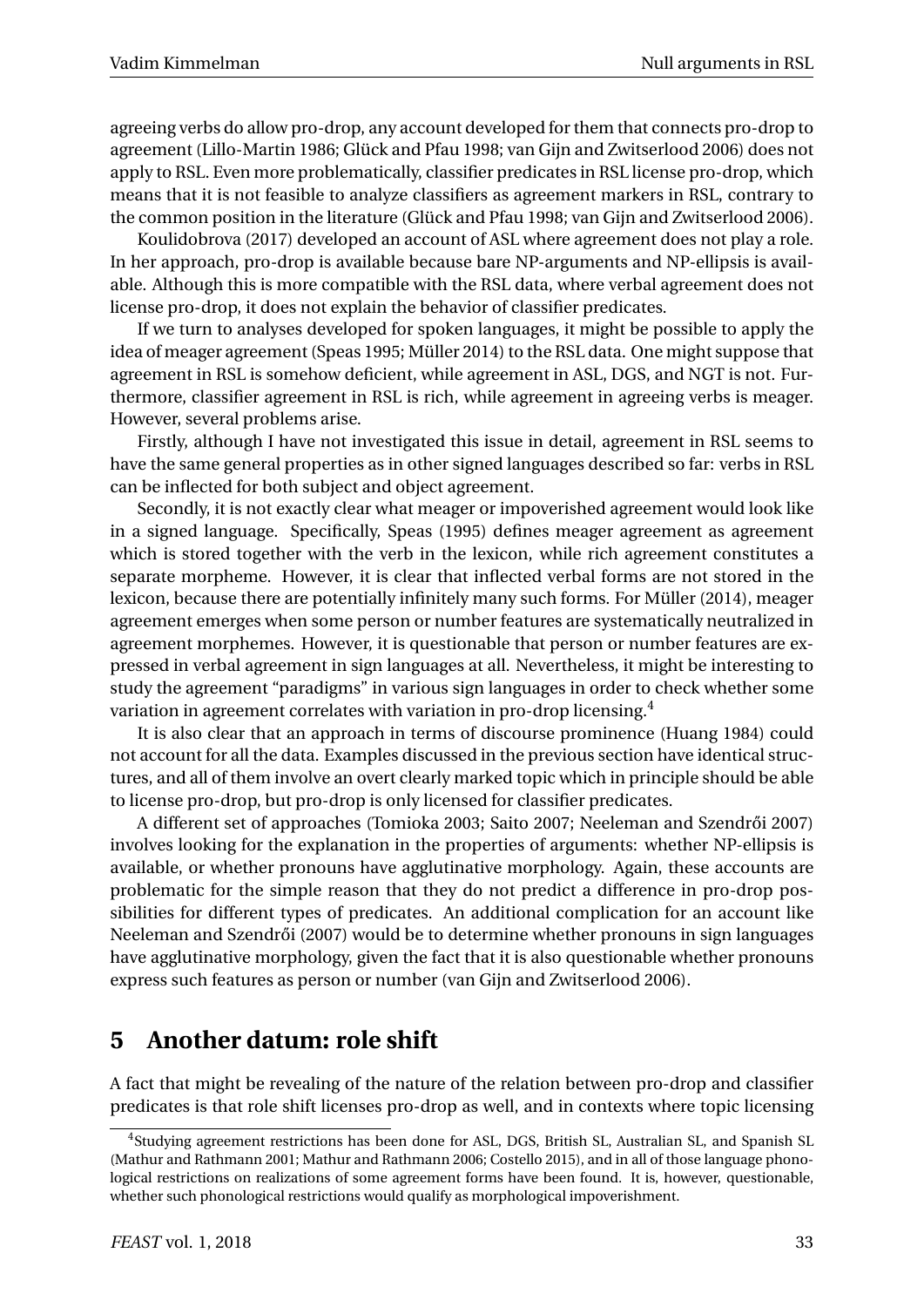for plain or agreeing verbs is not expected. The crucial pattern is illustrated by [\(16\)](#page-7-0).

<span id="page-7-0"></span>(16) 
$$
e_i \overline{U - R - G - E - N - T - L - Y}
$$
.  $e_j \overline{CALM}$ .  
\n'[I say]: do it urgently! They are calm.' (example from the corpus)

In this example, the arguments whose words or actions are marked with role shifts are left unexpressed. In other words, the person whose role the narrator takes is not overtly specified before the role is taken. Importantly, this happens even when two role shifts into two different persons follow each other, so in the contexts of topic shift. This contrasts the behavior of pro-drop in the context of role shift to pro-drop with plain or agreeing verbs. As discussed above, pro-drop is allowed when the dropped referent has been mentioned in the previous clause, but it is not allowed when there are other intervening potential antecedents for the pronoun [\(9](#page-4-0)[-12\)](#page-5-2). However, in [\(16\)](#page-7-0), the reference of  $e_j$  is not identified by the reference of  $e_i$ : the e*<sup>i</sup>* intervenes between the e*<sup>j</sup>* and its antecedent, but it does not lead to ungrammaticality.

Role shift has been analyzed in many different ways. One common way to analyze the shift itself as a predicate, and the person whose role is taken by the signer as the subject of this predicate (Lillo-Martin [1995\)](#page-10-11). An alternative is a mono-clausal analysis (Davidson [2015\)](#page-10-12), where role shift is a marking associated with the "embedded" predicate. Whatever the analysis, it is crucial that the 'controller' of the role shift is the subject of either the point-ofview predicate or of the verb itself. And it appears that either this point-of-view predicate, or regular verbs in combination with role shift, behave differently from plain and agreeing verbs, but similarly to classifier predicates with respect to pro-drop.

### **6 The role of demonstration**

What is the common ground between classifier predicates and role shift? Both types of constructions are highly iconic. Recently, Davidson [\(2015\)](#page-10-12) developed an analysis of the iconic components of both classifier predicates and role shift constructions by involving the notion of demonstration.

A demonstration, informally, is some act performed by the speaker/signer, which reproduces some properties of the event that is being described. For instance, in spoken languages demonstration is involved in contexts of quotation. Similarly, for CLPs in ASL, Davidson [\(2015,](#page-10-12) p. 495) suggests that, in addition to the linguistic elements (the classifier morpheme, the verbal root, etc.), the movement of the sign is a demonstration.<sup>[5](#page-7-1)</sup> For instance, the meaning of [\(17\)](#page-7-2) is [\(18\)](#page-7-3). In her analysis, the classifier morpheme has a meaning (the *flatobject* part of the semantics), and the verbal root has the meaning (moving(e)), but, additionally, there is a demonstration, which means that the movement of the hand in some relevant aspects resembles the movement of the book. The meaning of demonstration is given in [\(19\)](#page-7-4).

- <span id="page-7-2"></span>(17) BOOK CL*we* (BOOK)-MOVE 'A book moves.'
- <span id="page-7-3"></span>(18) ∃e.[*theme*(e,book)∧*flatobject*(x)∧*moving*(e)∧*demonstration*(d1,e)]
- <span id="page-7-4"></span>(19) [(the gestural movement of the hand]]=d<sub>1</sub>

<span id="page-7-1"></span><sup>5</sup>Specifically, for Davidson [\(2015\)](#page-10-12), the demonstration is an argument of the classifier predicate, together with the other arguments.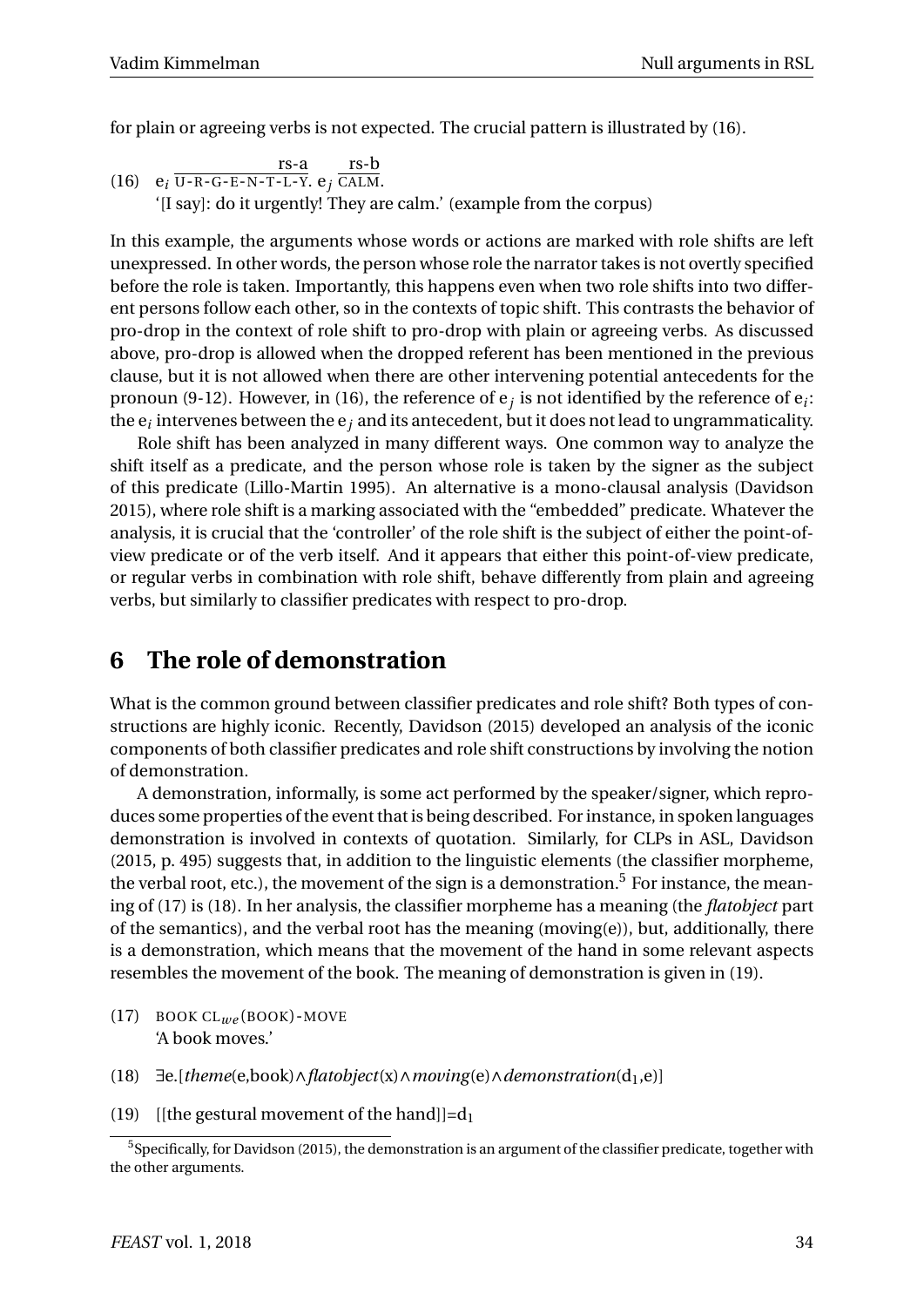For action-report type role-shift, a very similar analysis is developed (Davidson [2015,](#page-10-12) p. 505). In [\(20\)](#page-8-0), action-report role shift is present (on the verbal sign SHOW). The meaning that Davidson derives for in [\(21\)](#page-8-1) contains a demonstration argument [\(22\)](#page-8-2), which means that the actions of the signer under role-shift are interpreted iconically in some relevant respects.

<span id="page-8-0"></span>(20)  $IX_b$  IPHONE SHOW rs '[The wolf] showed an iPhone [like this].'

- <span id="page-8-1"></span>(21) ∃e.[*agent*(e,wolf )∧*theme*(e,iphone)∧*showing*(e)∧*demonstration*(d1,e)]
- <span id="page-8-2"></span>(22) [[gesturally appropriate handhsape and movement]]= $d_1$

Returning to pro-drop in RSL, the following generalization can be formulated: for plain and agreeing verbs, null arguments are allowed only when their reference can be identified by the nearest antecedent, but for classifier predicates and predicates marked with role shift, the restriction does not apply.

My theory is that the second part of this generalization is connected to the presence of demonstration. Informally, when the signer enters demonstration mode, restrictions on identification of referents are relaxed. This happens because demonstration itself is not completely linguistic, so the language-specific rules are not obeyed. This intuition is supported by the well-known fact that classifier predicates also violate some phonological restrictions, such as Battison's symmetry condition (Battison [1978\)](#page-10-13).

The question is how to formalize this intuition, for instance in Davidson's framework. One way is to say that, in the presence of demonstration, argument structure of the predicate can be adjusted by removing arguments. This is formalized in [\(23\)](#page-8-3). This means that a verb that expresses an event with a particular set of arguments might also express the same event without arguments in the presence of demonstration.

<span id="page-8-3"></span>(23) Argument structure adjustment by demonstration: [[Verb]] = *λ*d.*λ*e.*λ*x.[*theme*(e,x)∧*event*(e)∧*demonstration*(d,e)] ⇒ *λ*d.*λ*e.[ *event(e)*∧ *demonstration*(d,e) ]

Let's apply this to an example with a whole-entity classifier, repeated here as  $(24)$ . The full meaning of the embedded clause is 'there will be a moving event, and the theme of the moving event is the girl, and there is a person who is the girl, and there is a demonstration of the movement' [\(25\)](#page-8-5). However, due to the argument structure adjustment, the clause is interpreted as 'there will a moving event, and there is a person, and there is a demonstration of the moving event' [\(26\)](#page-8-6).

- <span id="page-8-4"></span>(24) GIRL IX*a*, FATHER THINK FUTURE CL*we* (PERSON)-MOVE<sup>1</sup> top 'This girl, the father thinks she will come towards us.'
- <span id="page-8-5"></span>(25) ∃e.[*theme*(e,girl)∧*person*(girl)∧*moving*(e)∧*demonstration*(d1,e)]
- <span id="page-8-6"></span>(26)  $\exists$ e.[*moving*(e) ∧*demonstration*(d<sub>1</sub>,e)]

Similarly, for the action-report example, repeated here as [\(27\)](#page-9-0), the full meaning of the second clause is 'there is a calm state, and they are the experiencers of the calm state, and there is a demonstration of this state' [\(28\)](#page-9-1), but due to the argument structure adjustment, the meaning is 'there is a calm state, and there is a demonstration of this state' [\(29\)](#page-9-2).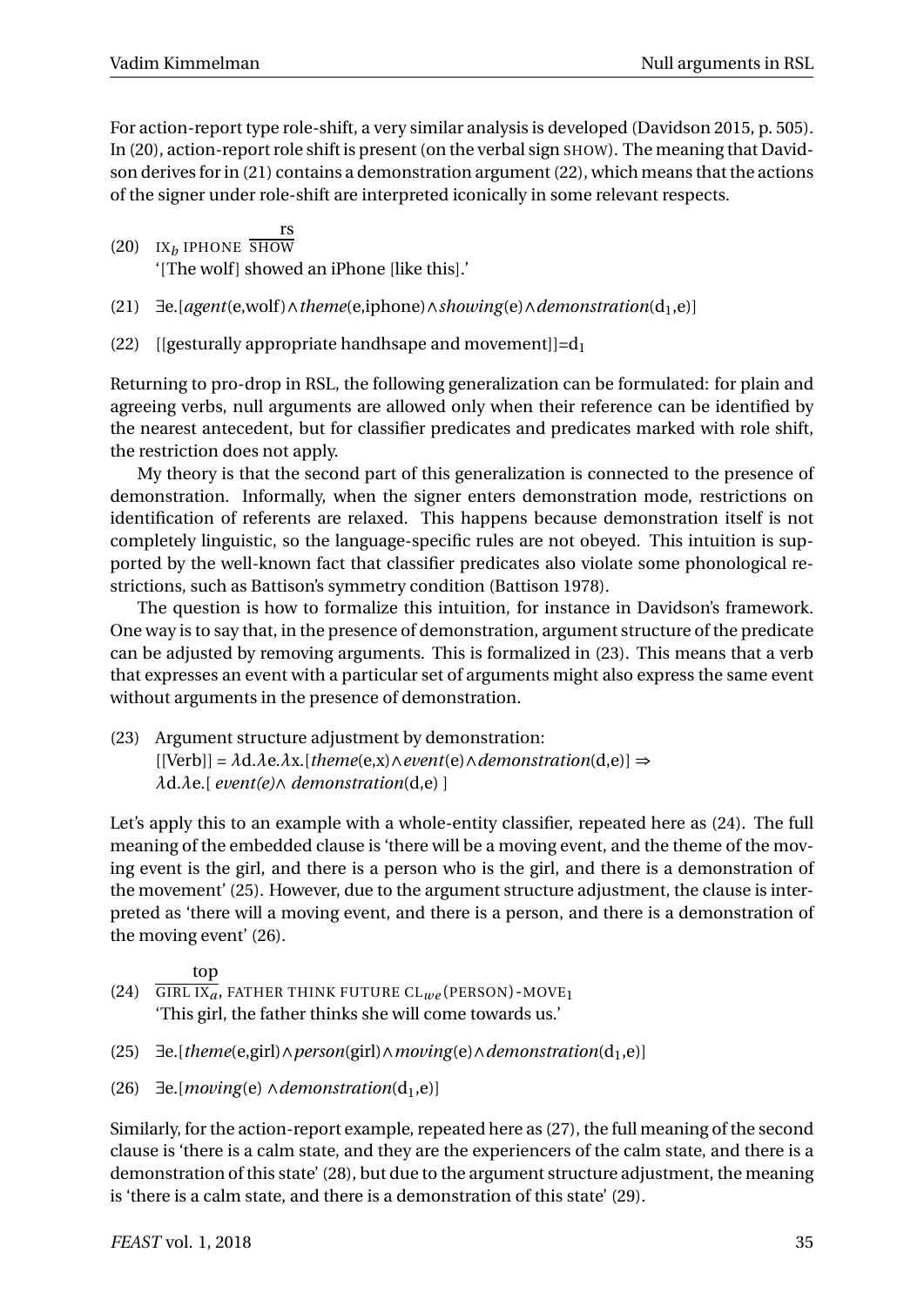<span id="page-9-0"></span>(27)  $e_i \overline{U-R-G-E-N-T-L-Y}$ .  $e_j \overline{CALM}$ . rs-a rs-b '[I say]: do it urgently! They are calm.'

- <span id="page-9-1"></span>(28) ∃e.[*experiencer*(e,they)∧*calm*(e)∧*demonstration*(d1,e)]
- <span id="page-9-2"></span>(29)  $\exists$ e.[*calm*(e)∧*demonstration*(d<sub>1</sub>,e)]

Since in the presence of demonstration the argument disappears in the argument structure, there is also no null argument in syntax that needs to be licensed. This directly explains the apparent inconsistencies in the data. Is it reasonable that the interpretation of classifier predicates and predicates under role shift is deficient in the sense that arguments do not have to be semantically present? I think that it makes sense, because the data shows that such predicates are acceptable even in contexts where they do not provide enough information about the referents to disambiguate, e.g. in [\(13](#page-5-3)[-15\)](#page-5-5). Of course, the events in [\(27\)](#page-9-0) still involve someone who says the first clause, and someone who is calm, but the connection between the events and referents is a matter of pragmatics.

An alternative theory is that demonstration does not remove the arguments of the verb, but provides existential binding of these arguments:

(30) Existential closure by demonstration:  $[[Verb]] = \lambda d.\lambda e.\lambda x.[\mathit{theme}(e,x) \land \mathit{event}(e) \land \mathit{demonstration}(d,e)] \Rightarrow$ *λ*d.*λ*e.∃x.[*theme*(e,x)∧*event*(e)∧*demonstration*(d,e)]

Again, if this is the semantic representation of classifier predicates and predicates under role shift, these predicates do not combine with null arguments in syntax, as there is not valency to be filled. This analysis might be less far-fetched than the former one as it does not involve argument-deficient events.

It is not clear how to distinguish between the two alternative formalizations. One direction is to think about the way the base-generated topic in examples like [\(13-](#page-5-3)[15\)](#page-5-5) combines with the rest of the sentence. In neither scenario does it bind an empty element in the sentence, because the argument is either absent or already existentially bound. Probably, the connection between the base-generated topic and the embedded clause is purely pragmatic, but it might be more plausible in one of the two interpretations.

### **7 Conclusions**

In this paper, I presented novel facts concerning null argument licensing in Russian Sign Language. The crucial data point is that classifier predicates and predicates marked with role-shift license pro-drop in contexts where neither plain nor agreeing verbs do. This casts doubt on all existing theories of null arguments in other sign languages, and it is also challenging to account for in terms of theories of pro-drop developed for spoken languages.

I suggested a tentative analysis connecting this flexibility of classifier predicates and role shift towards pro-drop to the fact that both types of constructions involve demonstration. I also developed a partial formalization where the argument structure of a verb can be adjusted in the presence of demonstration by a special rule. Given that demonstration also relaxes phonological rules, this theory seems plausible.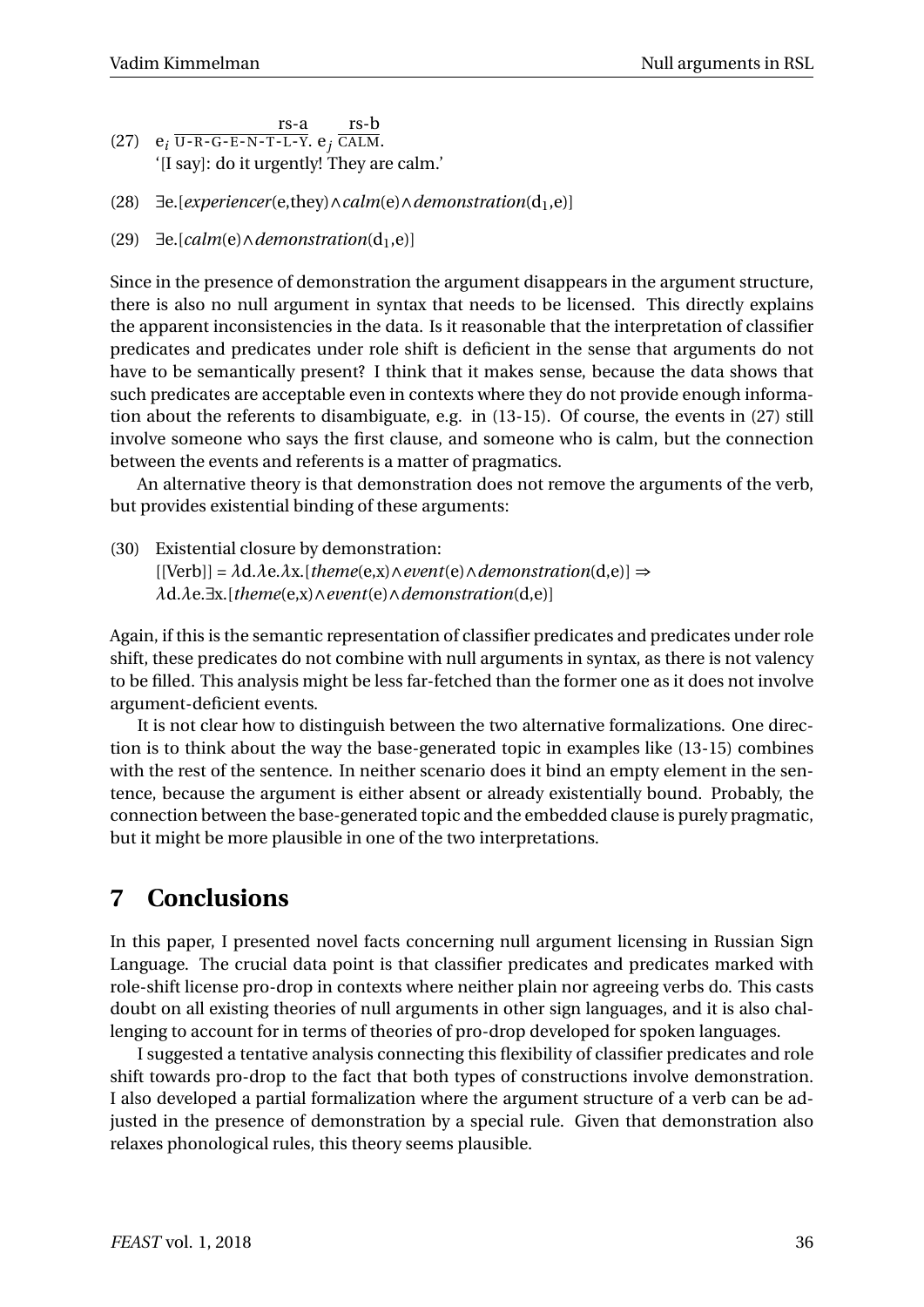## **Acknowledgments**

This research is supported by the NWO grant 360-70-520.

### **References**

- <span id="page-10-1"></span>Barbosa, Pilar (2011a). "Pro-Drop and Theories of pro in the Minimalist Program Part 1: Consistent Null Subject Languages and the Pronominal-Agr Hypothesis: Null Subject Languages and the Pronominal-Agr Hypothesis". In: *Language and Linguistics Compass* 5.8, pp. 551–570. DOI: [10.1111/j.1749-818X.2011.00293.x](http://dx.doi.org/10.1111/j.1749-818X.2011.00293.x).
- <span id="page-10-2"></span>— (2011b). "Pro-Drop and Theories of pro in the Minimalist Program Part 2: Pronoun Deletion Analyses of Null Subjects and Partial, Discourse and Semi pro-Drop: Analyses of Null Subjects and Partial, Discourse and Semi pro-Drop". In: *Language and Linguistics Compass* 5.8, pp. 571–587. DOI: [10.1111/j.1749-818X.2011.00292.x](http://dx.doi.org/10.1111/j.1749-818X.2011.00292.x).
- <span id="page-10-13"></span>Battison, Robbin (1978). *Lexical borrowing in American Sign Language.* Maryland: Linstok Press.
- <span id="page-10-3"></span>Biberauer, Theresa et al., eds. (2010). *Parametric Variation: Null Subjects in Minimalist Theory*. Cambridge: Cambridge University Press.
- <span id="page-10-6"></span>Borer, Hagit (1986). "I-subjects". In: *Linguistic Inquiry*, pp. 375–416.
- <span id="page-10-9"></span>Burkova, Svetlana (2015). *Russian Sign Language Corpus*. Novosibirk, Russia. URL: [http://](http://rsl.nstu.ru/) [rsl.nstu.ru/](http://rsl.nstu.ru/).
- <span id="page-10-10"></span>Costello, Brendan (2015). "Language and modality: effects of the use of space in the agreement system of Lengua de Singos Española (Spanish Sign Language)". PhD thesis. University of Amsterdam.
- <span id="page-10-12"></span>Davidson, Kathryn (2015). "Quotation, demonstration, and iconicity". In: *Linguistics and philosophy* 38.6, pp. 477–520.
- <span id="page-10-7"></span>Glück, Susanne and Roland Pfau (1998). "On Classifying Classification as a Class of Inflection in German Sign Language." In: *"Console VI" Proceedings. Sixth Annual Conference of the Student Organization of Linguistics in Europe*. Ed. by Tina Cambier-Langeveld, Anikó Lipták, and Miachael Redford. Leiden: SOLE, pp. 59–74.
- <span id="page-10-5"></span>Holmberg, Anders (2005). "Is There a Little Pro? Evidence from Finnish". In: *Linguistic Inquiry* 36.4, pp. 533–564. DOI: [10.1162/002438905774464322](http://dx.doi.org/10.1162/002438905774464322).
- <span id="page-10-4"></span>Huang, James (1984). "On the Distribution and Reference of Empty Pronouns". In: *Linguistic Inquiry* 15.4, pp. 531–574.
- Koulidobrova, Elena (2010). "Pro and Lack Thereof: What ASL Reveals about Spanish. . . or, What Spanish Reveals about ASL." In: *Penn Linguistics Colloquium*. Vol. 34.
- (2012). "Parallelism Revisited: The Nature of the Null Argument in ASL as Compared to the Romance-Style *Pro*". In: *Sign Language & Linguistics* 15.2, pp. 259–270. DOI: [10.1075/](http://dx.doi.org/10.1075/sll.15.2.07kou) [sll.15.2.07kou](http://dx.doi.org/10.1075/sll.15.2.07kou).
- <span id="page-10-8"></span>— (2017). "Elide Me Bare: Null Arguments in American Sign Language". In: *Natural Language & Linguistic Theory* 35.2, pp. 397–446. DOI: [10.1007/s11049-016-9349-5](http://dx.doi.org/10.1007/s11049-016-9349-5).
- <span id="page-10-0"></span>Lillo-Martin, Diane (1986). "Two Kinds of Null Arguments in American Sign Language". en. In: *Natural Language and Linguistic Theory* 4.4, pp. 415–444. DOI: [10.1007/BF00134469](http://dx.doi.org/10.1007/BF00134469).
- <span id="page-10-11"></span>— (1995). "The point of view predicate in American Sign Language". In: *Language, gesture, and space*. Ed. by Karen Emmorey and Judy Reilly. Hillsdale, NJ: Lawrence Erlbaum Associates, pp. 155–170.